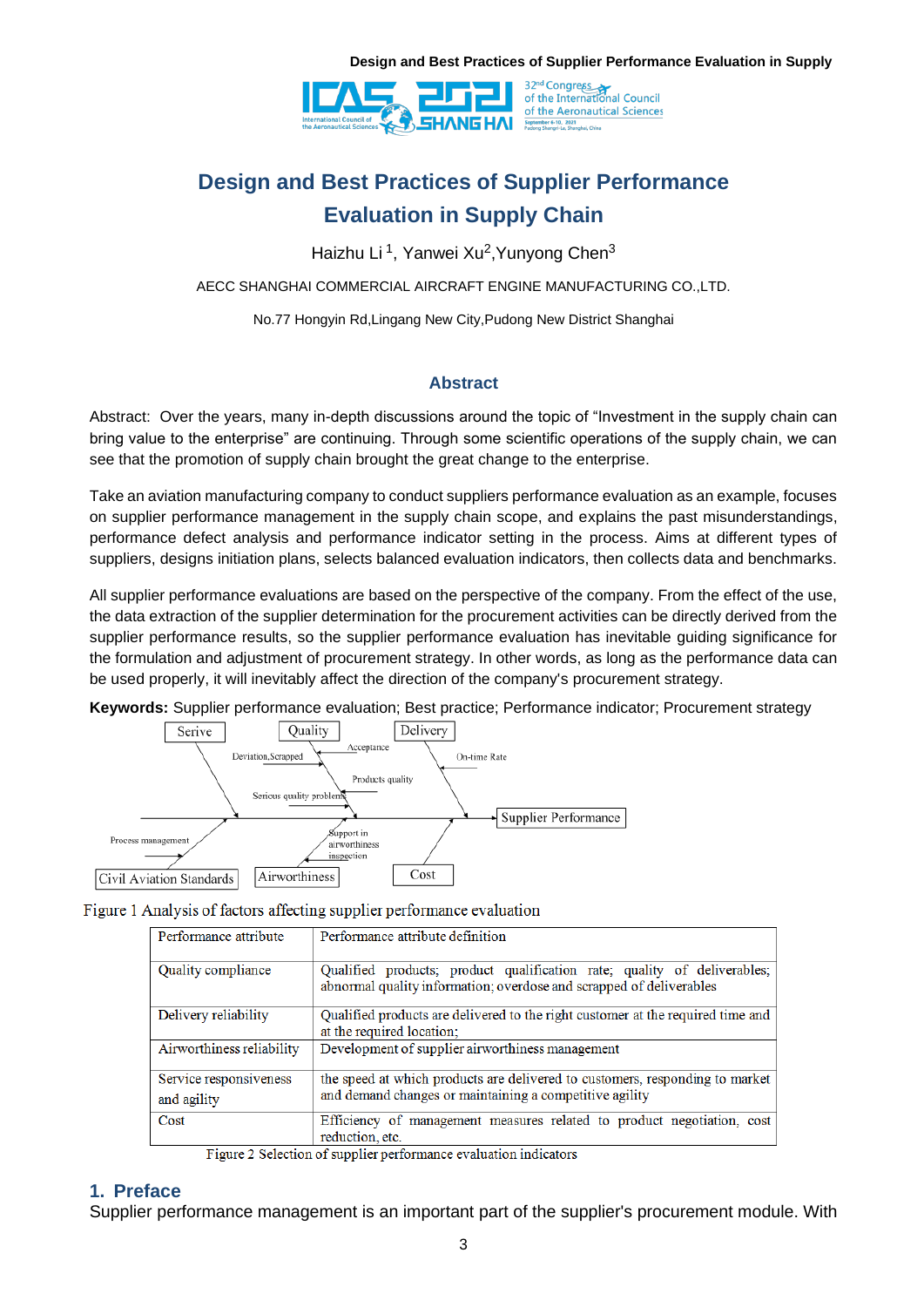the continuous advancement of the supply chain research, the supplier performance evaluation has become one of the hot spots in management science. Supplier management is an extension of the company's business, and the success of the company's operations is inseparable from suppliers. A reasonable evaluation of suppliers not only motivates and supervises suppliers, but also matches the company's strategic goals. Establishing a supplier performance management system that meets the needs of strategic development, continuously improving the level of supplier capabilities, ensuring product quality, and building a strategic cooperation management based on parallel trust and monitoring is an important task in the realization of the company's supply management. In the field of civil aviation and aerospace, the main manufacturers of aero engines use supplier performance control to control their suppliers. At this stage, domestic civil aviation engine companies are still in the research development stage, with many changes in configuration and no batch production capacity, which has a certain impact on supplier performance evaluation.

#### **2. Case study**

AEMC is a civil aviation engine manufacturer in China. The direction of supplier performance management is clear, and a multi-dimensional evaluation method is adopted. The evaluation factors include quality, delivery, cost, and service. Each part is assigned a different weight. The weight and the score are multiplied, and then added together to get the final score. The calculation method is

$$
C = Kq^*Q + Kd^*D + Ks^*S + Kp^*P. \tag{1}
$$

Among them, Q(quality), D(delivery), S(service), P(price) are supplier quality score, delivery score, service score and cost score respectively. Kq, Kd, Ks, and Kp are the corresponding weight values, and the sum of the four weight is 1. However, the results of the performance evaluation did not get a good response, and the supplier did not approve it; multiple data could not be implemented. The results of supplier performance evaluation is basically unable to use.

As the responsible department, the procurement management department collected opinions from related parties and found the following problems:

#### 2.1 The scope of supplier selection is not clear.

In order to facilitate the collection of data, the suppliers with delivery records in this quarter are counted as the evaluation objects. The problem that this brings about is that the participating suppliers are not comprehensive and there are omissions. For example, a contract was signed this quarter, but it was not included in the scope of assessment because the delivery period had not arrived.

#### 2.2 The departments responsible for the evaluation are too concentrated.

Except for the quality dimension, which is scored by the quality department, the other three dimensions are scored by the relevant team within the procurement management. Although for risk control reasons, the internal procurement department has been Internal separated. Sourcing evaluation, supplier selection, contract management, procurement project management, and supplier performance management functions are all carried out by different teams, but other departments of the company are also directly or indirectly related to suppliers in business. How to collect opinions from all partner departments in the company and prevent one-sided conclusions?

#### 2.3 Important suppliers have low scores; conversely, regular suppliers with few tasks have high scores. There are certain controversies both inside and outside.

There is a subjective scoring problem in the evaluation, which is difficult to quantify. After analysis, although AEMC has a definite calculation method, the above problems make it difficult for the performance results to truly reflect the supplier's level, the supplier's performance cannot play a role, and the value cannot be reflected, which reflects the flaws in the system design.

### **3. Research hypothesis**

AEMC is determined to reorganize the system and reverse the execution method. First of all, it will solve the below key issues.

#### 3.1 The scope of suppliers participating in the evaluation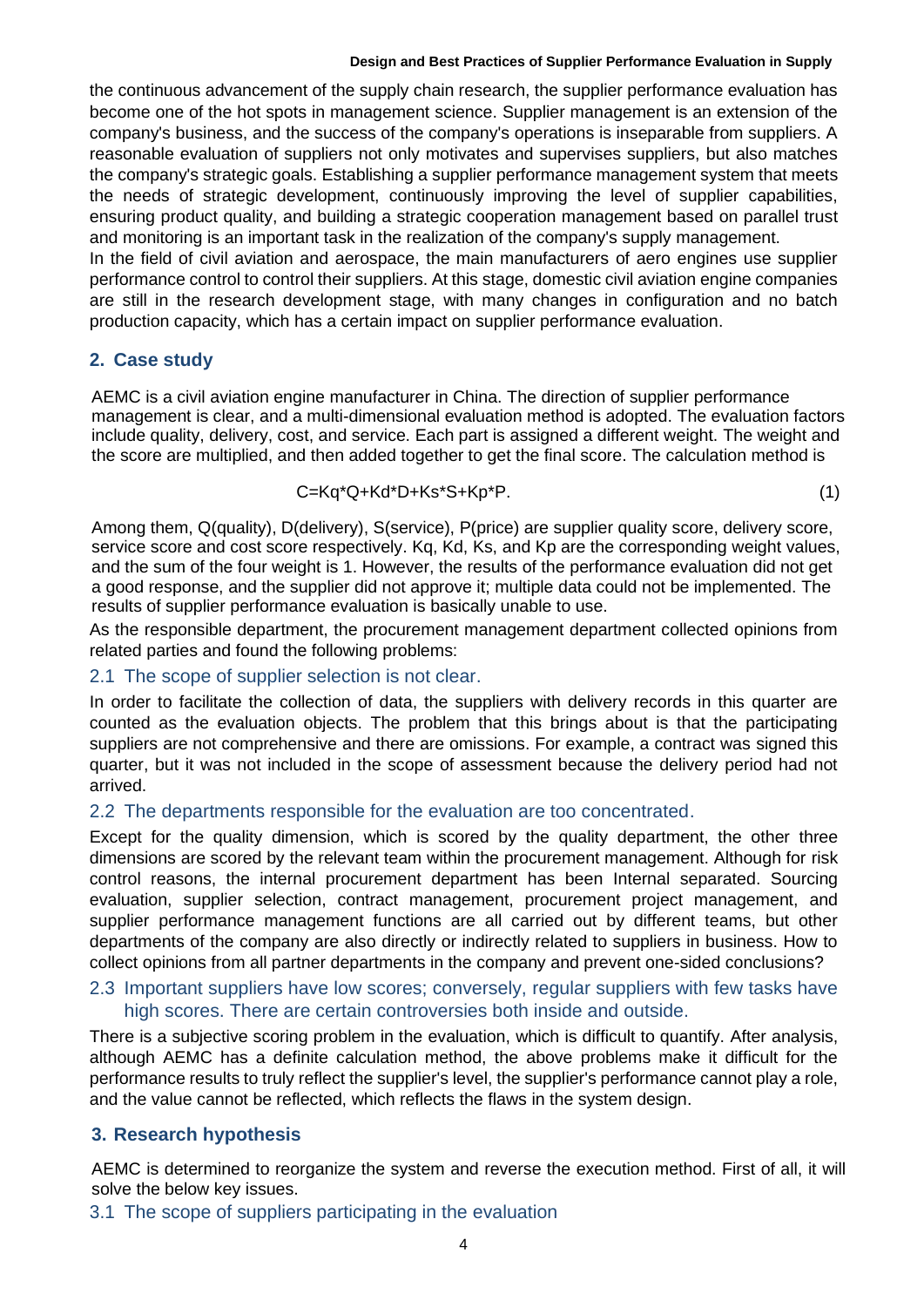**Chain** In order to avoid missing suppliers, it is necessary to specify the scope of supplier performance evaluation to ensure that all suppliers have the same evaluation opportunity.

# 3.2 Performance indicators

Having the same evaluation opportunity does not mean that we have to use a completely consistent method for evaluation. How to overcome the unfair phenomenon of undertaking more tasks, more error probability; undertaking fewer tasks, less error probability?

First of all, set the comprehensive weights to balance: the supplier who undertakes the key task has a high weight; the supplier who has a few tasks has a low weight.

Second, refine the evaluation indicators.

#### 3.3 How to obtain the results that are really true and verifiable?

Diversify the partner departments responsible for the evaluation of each indicator; standardize data sources; hold a final review meeting to correct the results of supplier performance evaluation

### **4. Research design**

There is a saying in Six Sigma: if you can't measure, you can't control; if you can't control, you can't manage.

It is necessary to establish a quantitative index system to control the whole process, guide behavior, and achieve the expected goals.

#### 4.1 Specify the scope of suppliers

Specify suppliers who are still fulfilling their contractual obligations as evaluation objects, and conduct unified evaluation.

According to the criticality of the task, set different evaluation cycles:

Suppliers who undertake key manufacturing, processing, and test verification tasks will be evaluated quarterly.

Suppliers who undertake non-critical tasks are evaluated every six months.

#### 4.2 Set the comprehensive weight of the supplier

Combining two factors, the importance of the task and the contract amount, set the comprehensive weight index of the supplier. The supplier's comprehensive score is the result of multiplying the summary score of each indicator and the comprehensive weight index. The comprehensive weight index is based on the following table:

| No# | <b>Definition</b>                                     | <b>Comprehensive Weight</b> |  |
|-----|-------------------------------------------------------|-----------------------------|--|
|     | Undertake the company's annual key tasks.             |                             |  |
|     | Undertake the company's key technical research tasks. | 1.2                         |  |
|     | The contract value exceeds 30 million                 |                             |  |
|     | Top 30% of suppliers in terms of contract value.      | 1.0                         |  |
| 3   | The top 30~70% suppliers of contract value.           | 0.8                         |  |
|     | Suppliers ranked after 70% in contract value.         | 0.6                         |  |

Table 1 Standards for setting weights

### 4.3 Refine specific indicators, diversify the responsible departments for evaluation, and standardize data sources

AEMC analyzes the impact of relationship governance and control mechanisms on both partners, and uses a combination of three measurement methods to redesign supplier performance:

The first is to measure the specific supply indicators of suppliers(1<sup>st</sup>).

The second is to measure the efficiency and effectiveness of the supplier's supply( $2^{ed}$ ).

The third is to measure the satisfaction of the supply situation, which is a subjective judgment of the supplier( $3<sup>rd</sup>$ ). AEMC adopts a monitoring mechanism and a flexible bilateral control mechanism and a parallel approach. The flexible bilateral control mechanism is to establish a mechanism with suppliers to jointly participate in the formulation and execution of decisions to compensate for the supply caused by only the monitoring mechanism. The quotient produces a negative influence that lacks a sense of autonomy and affects the cooperative relationship.

The main evaluation indicators and corresponding weights remain unchanged and are set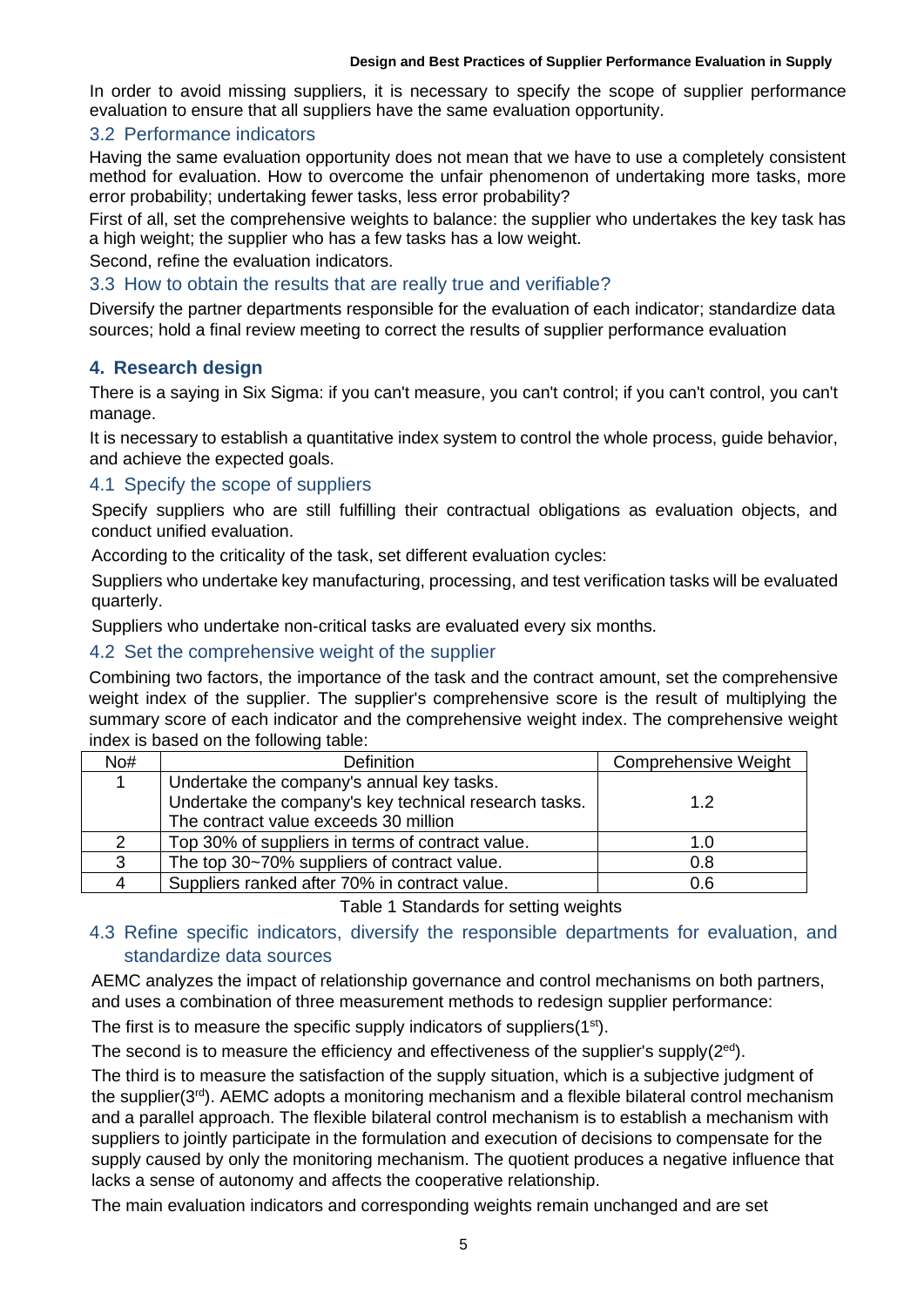**Chain** according to the company's current development. Refine the key evaluation indicators, and separate the evaluation subject from the procurement management department and be undertaken by different departments. The setting standards are as follows: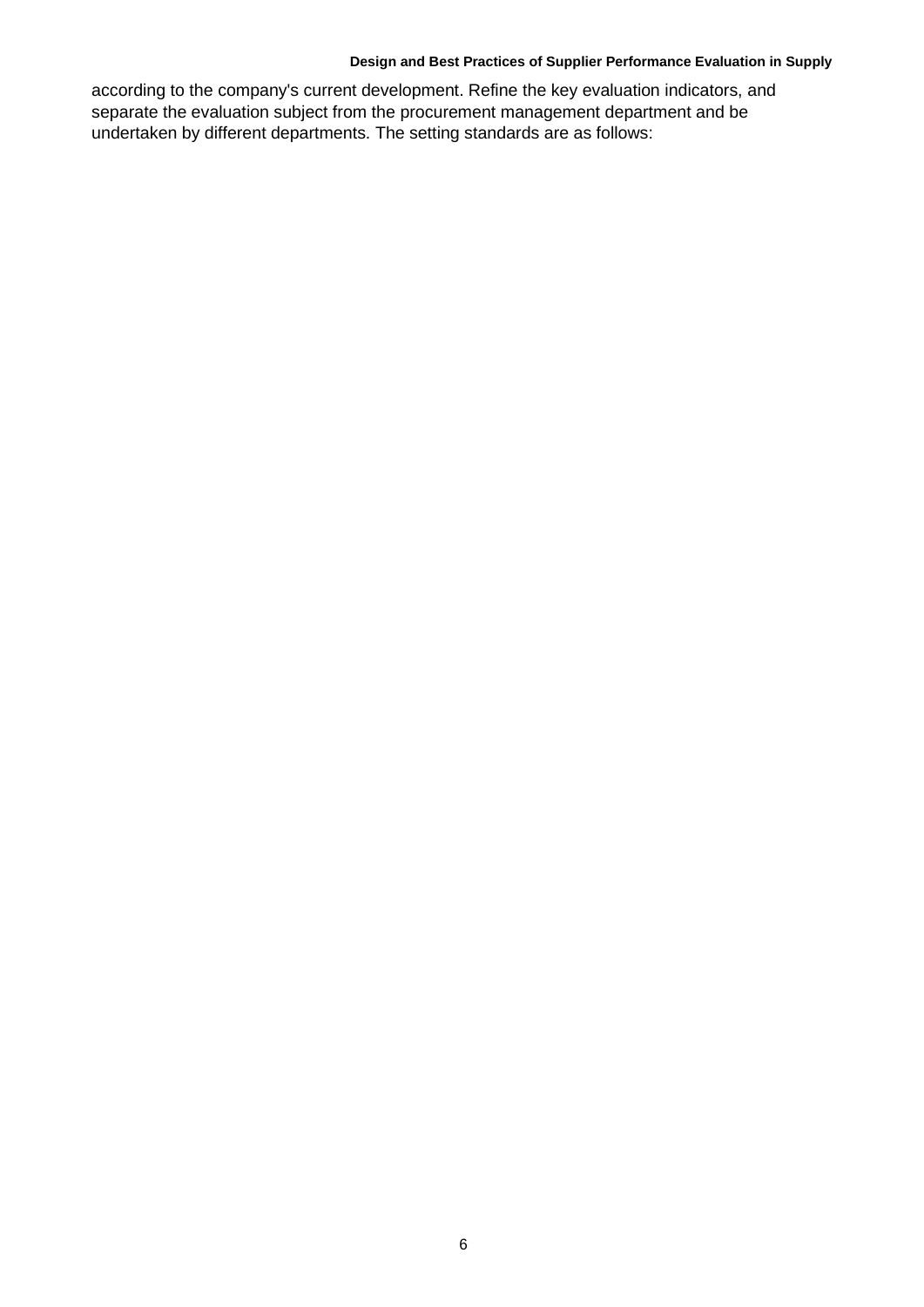| measureme                  | Performance                              | Performance attribute definition                                                                                                                         | Weight           | Sub-indicator                      | Sub-index | Responsible department                                                 |
|----------------------------|------------------------------------------|----------------------------------------------------------------------------------------------------------------------------------------------------------|------------------|------------------------------------|-----------|------------------------------------------------------------------------|
| nt methods                 | attribute                                |                                                                                                                                                          |                  |                                    | weight    |                                                                        |
| 1 <sup>st</sup><br>Quality | compliance                               | Qualified products; product<br>qualification rate; quality of<br>deliverables; abnormal quality<br>information; overdose and scrapped<br>of deliverables | 0.3              | <b>Products</b><br>acceptance data | 0.4       | quality department                                                     |
|                            |                                          |                                                                                                                                                          |                  | Products usage<br>quality feedback | 0.4       | production<br>department/technology<br>department                      |
|                            |                                          |                                                                                                                                                          |                  | Abnormal quality<br>feedback       | 0.2       | quality department                                                     |
| 1 <sup>st</sup>            | Delivery reliability                     | Qualified products are delivered to the<br>right customer at the required time<br>and at the required location;                                          | 0.3              |                                    |           | procurement management<br>department                                   |
| 2 <sup>ed</sup>            | Airworthiness<br>reliability             | Development of supplier<br>airworthiness management                                                                                                      | 0.1              |                                    |           | airworthiness<br>management department                                 |
| 2 <sup>ed</sup>            | Cost                                     | Efficiency of management measures<br>related to product negotiation, cost<br>reduction, etc.                                                             | 0.1              |                                    |           | procurement management<br>department                                   |
| 3 <sup>rd</sup>            | Service<br>responsiveness<br>and agility | the speed at which products are<br>delivered to customers, responding to<br>market and demand changes or<br>maintaining a competitive agility            | 0.2              |                                    |           | production department/<br>technology department,<br>quality department |
| 3 <sup>rd</sup>            | Corporate integrity                      | such as Forgery Record, exceed<br>compliance procedures, counterfeit<br>parts, etc.,                                                                     | One-vote<br>veto |                                    |           | each department can vote                                               |

Table 2 specific indicators

Express it with a mind map, as shown below: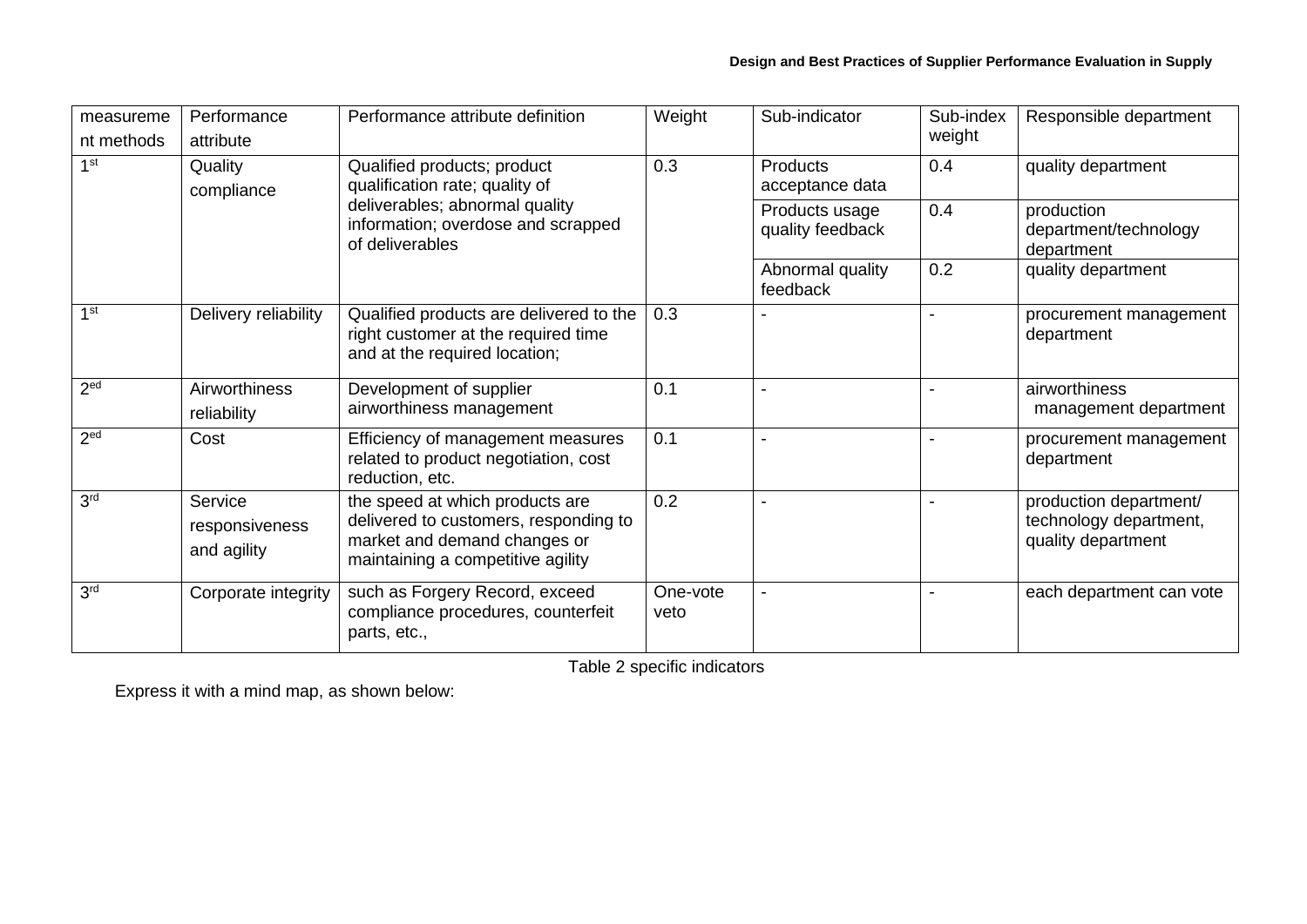

Figure 1 Supplier performance evaluation design index diagram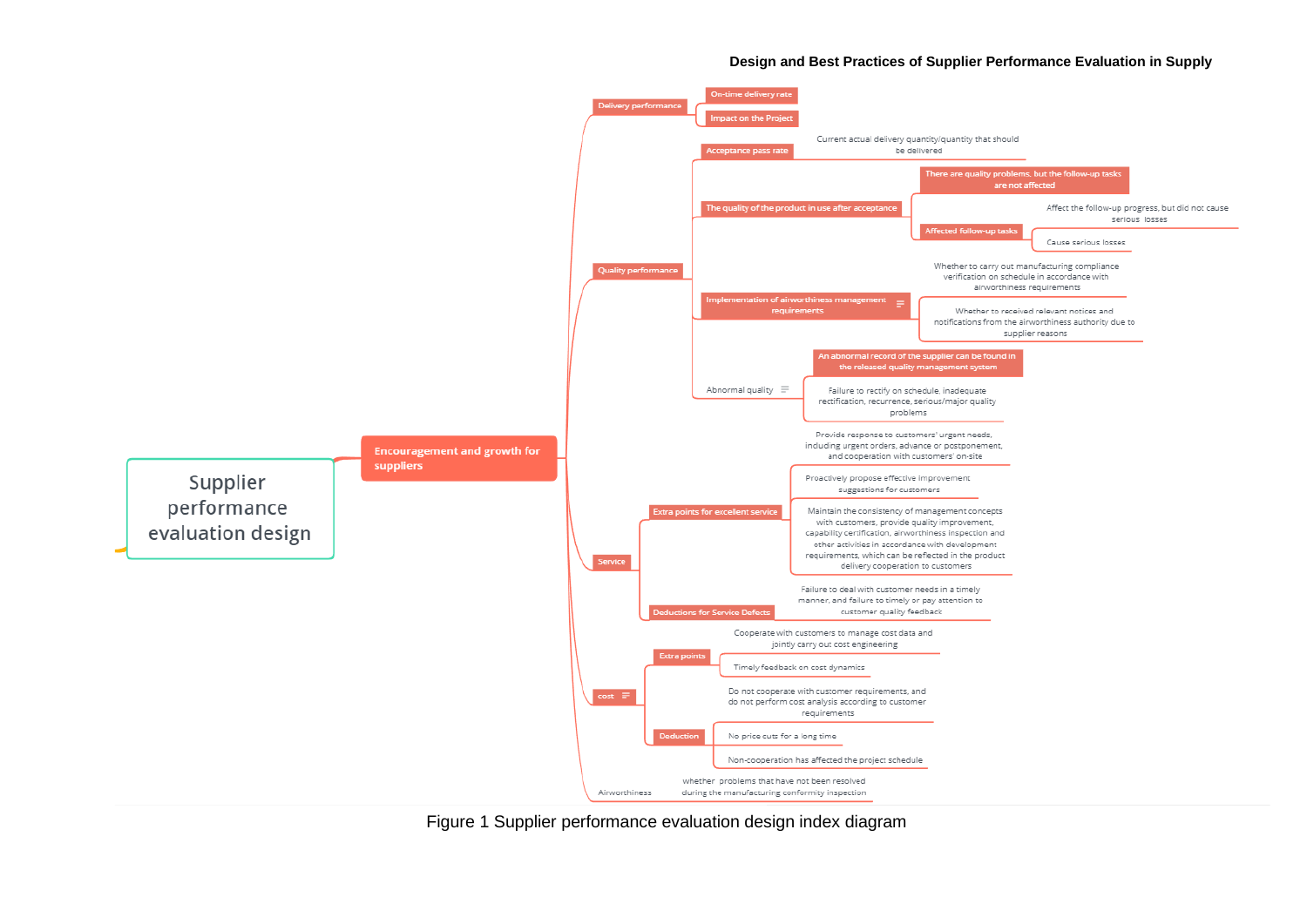# 4.4 Organizational performance results review.

Organize a final review meeting of supplier performance within the company. All partner departments involved in the evaluation are invited to jointly review the overall results of the supplier's performance. The procurement management department announces the results of the evaluation team's scoring. The evaluation team members review the scores of the suppliers' indicators and see the reasons for each score. The result after all the members' opinions is summarized will become the final The supplier's performance evaluation conclusions.

# 4.5 Calculation method of each indicator of supplier performance

# *4.5.1 Quality compliance*

#### a) Product acceptance quality

It is used to make statistics on the quality of the products delivered by the supplier during the acceptance process.

Calculation method: Number of deliverables that have passed inspection/total number of deliverables

Data source: Acceptance database in Enterprise Resource Planning system. All suppliers are required to perform the acceptance process on the system, and the system can automatically retrieve statistics for both the due quantity and the actual quantity.

#### b) Product quality

Statistics on the quality of products that have passed acceptance during reprocessing, assembling, and testing.

Calculation method: The base is 100 points, and points will be deducted based on the number of problems and the degree of impact.

Data source: each partner department records the problems during the use of the product.

c) Abnormal quality information

Count the occurrence of quality abnormalities. For example, low-level quality issues, omission of technical status to implement, etc.

Calculation method: The base is 100 points, and points will be deducted based on the number of problems and the degree of impact.

Data source: Quality problem handling report. Abnormal quality information is often a major quality problem, which needs to be notified within the company, and the supplier is organized to rectify and close it.

### *4.5.2 Delivery reliability*

Calculation method: the difference between the delivery on-time rate and the delivery impact evaluation (deduction item).

Among them, the delivery on-time rate = (the number of deliverables delivered by the node as agreed in the contract / the delivery that should be delivered by the node as agreed in the contract Number of objects) \*100.

The delivery impact evaluation is a deduction item, which is mainly applicable to the situation where the delivery of the deliverables is delayed and affects the progress of the subsequent project.

Data source: contract delivery data in the Enterprise Resource Planning system.

# *4.5.3 Airworthiness and reliability*

It is used to measure the progress of the supplier's airworthiness management. Mainly aimed at suppliers who need to implement the company's airworthiness requirements. The main assessment is:

Whether there are problems that have not been completely resolved during the manufacturing conformity inspection.

Whether the airworthiness related verification report has not been submitted as planned.

Whether the airworthiness Authority has issued the unsatisfactory complaints.

Calculation method: base is 100 points, and points will be deducted based on problems.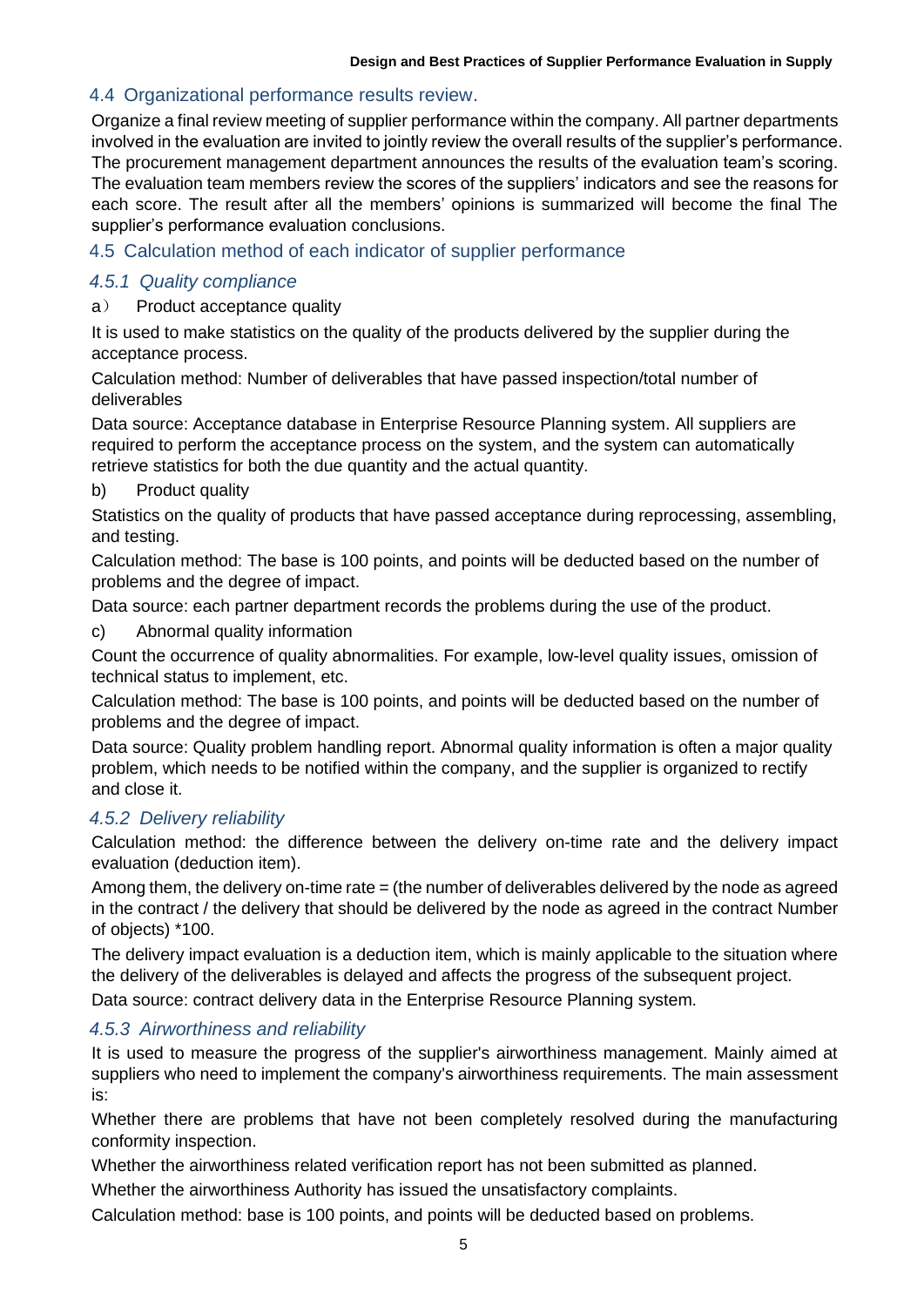**Chain** Data source: airworthiness inspection problem handling report. Abnormal information is often a major problem, which needs to be notified and announced within the company.

Claimed suppliers to rectify and close down.

# *4.5.4 Cost management*

Evaluate the cost performance of suppliers, and whether there are any positive measures in the cost reduction projects for customers and suppliers.

Data source: standardized quotation, performance in negotiation records.

# *4.5.5 Service responsiveness and agility*

Evaluate the supplier's performance in customer response.

The situations that are suitable for bonus points include: being able to actively cooperate with customer requirements, adjusting plans, and meeting delivery node requirements. Seeking improvement, making suggestions for improvement and adopting them. Assisting customers in overcoming key technologies, improving capabilities, and solving bottleneck problems.

The situations that apply to deductions include: information processing is not timely. Non-response to demand information, non-implementation, etc., resulting in failure to delay the development schedule and so on. Whether to actively respond to AEMC's policy requirements to carry out a series of work. The supplier has always abided by its commitment to AEMC. When there is a problem in cooperation, customer can get the full support of the supplier.

Calculation method: Take 100 as the base and count the sum of extra points and deduction items.

Data source:

Bonus points: the number of urgent purchase orders in the ERP for the quarter.

Points deduction: work records registered by each department.

# *4.5.6 Corporate integrity*

Added the attribute of Corporate integrity, it is one vote to veto the item. In the procurement process, once there is any good faith behavior, such as Forgery Record, exceed compliance procedures, counterfeit parts, etc., adopt zero tolerance, this attribute score is **ZERO**, and the current performance results. If it is judged to be a failure, it will be included in the black list and the supplier qualification will be suspended.

### 4.6 The latest calculation method

The calculation formula of the final design method is

C= Comprehensive Weight (Kq\*Q+Kd\*D+Ks\*S+Kp\*P) (**2**)

# **5. Data application and results**

### 5.1 Sample source

AEMC uses the second, third, and fourth quarters of 2020 as the time interval. In the second quarter, it chooses 56 suppliers, the third quarter chooses 72 suppliers, and the fourth quarter chooses 69 suppliers. All suppliers in the process of fulfilling the contract are selected as research Object.

Representatives from the airworthiness management department, quality department, procurement management department, and technology department form an evaluation team to carry out the evaluation. Finally, the supplier scores in the time intervals are valid and can be used as samples for inspection and analysis.

### 5.2 Evaluation result

In the evaluation, 90% comes from the Enterprise Resource Planning System and related databases. For the inevitable subjective evaluation of service indicators evaluation indicators, due to the cross-effects of the monitoring mechanism and the flexible bilateral control mechanism, the center average value is used.

The analysis shows that according to the score results, the data is normally distributed:

50% to 84% of the suppliers are distributed in the range of good performance.

0 to 7% of the suppliers are warned because the indicators are not met the target, and then need to be improved.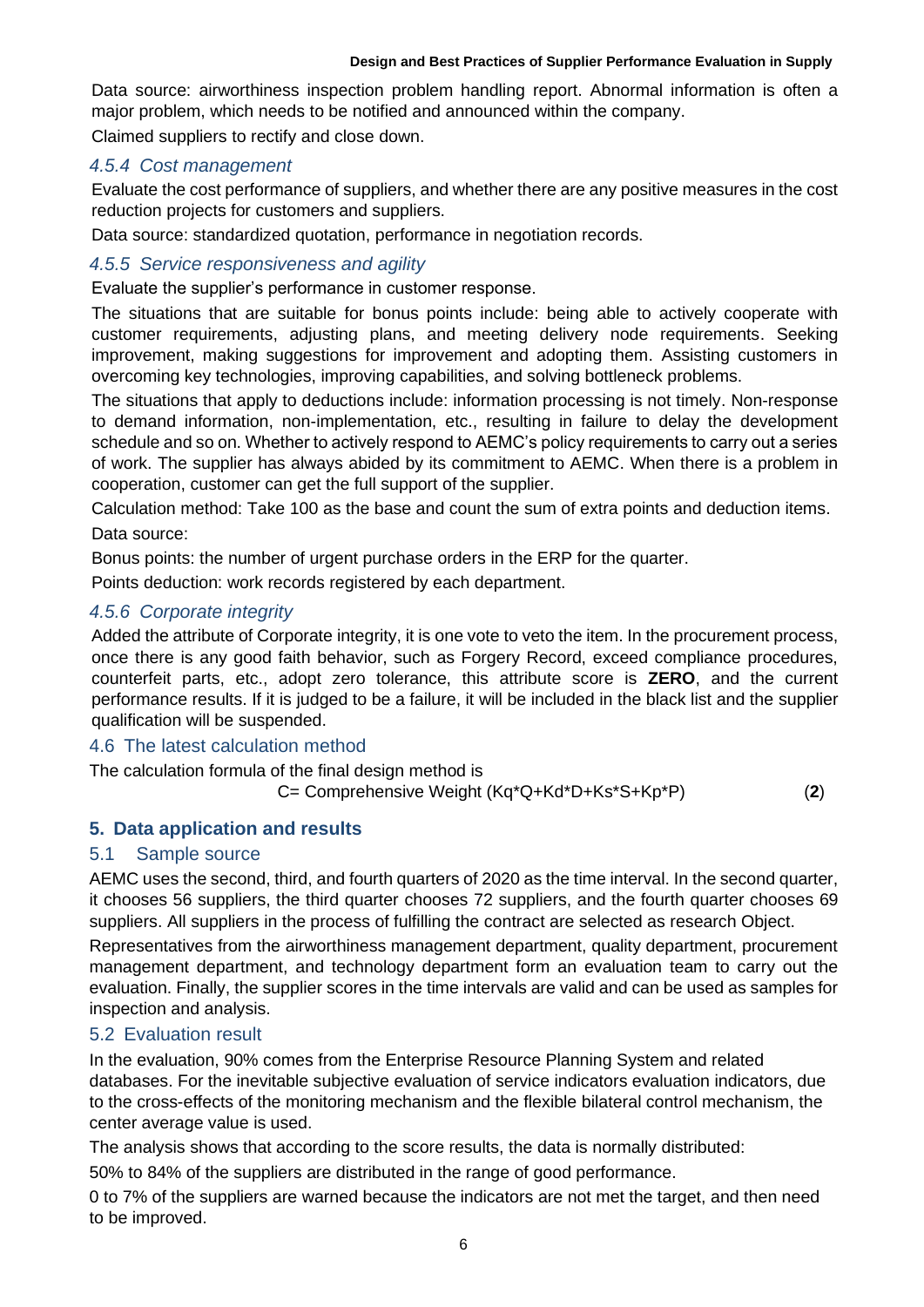**Chain** 7 %~12% of suppliers performed excellent in all indicators.





Figure 2 Supplier distribution map

# 5.3 The application of the excellent performance suppliers

- a) Performance data should be used in the supplier's selection process. Entry the supplier's performance score into the Enterprise Resource Planning System. The supplier's selection process has an interface with the Enterprise Resource Planning System, and the key scoring sources selected by the procurement comparison-"Historical Quality Performance", "Historical Delivery Performance", and "Service Performance" etc., can be directly associated and automatically called out.
- b) By publishing the list of preferred suppliers, excellent suppliers will be given priority in the selection process;
- c) Give preferential treatment in terms of contract payment terms, payment period and other terms, and give priority to payment;
- d) Suppliers that have performed well in more than 3 quarters are included in the scope of Product Supplier Cooperation List (QPL), and participate in the strategic cooperation with AEMC.

### 5.4 The application of the suppliers who are warned

Both sides need to deeply analyze the root cause of the problem. Increase the training of suppliers, and timely understand the doubts and confusions of suppliers in cooperation, delivery and quality, etc.

The qualifications are be suspended before the completion of the improvement. The procurement department coordinate and the relevant department is responsible for the closed loop of performance rectification issues.

Provide regular counseling to suppliers and carry out comprehensive training on special topics. Enhance the depth of suppliers' participation in the project.

### **Summary**

There is a saying in Lean production: simplify complex issues, quantify simple issues, implement quantified issues, and methodize implementable issues.

Combining the AEMC's actual situation, by designing supplier performance evaluation indicators, the performance evaluation process is as clear and standardized as possible. On the basis of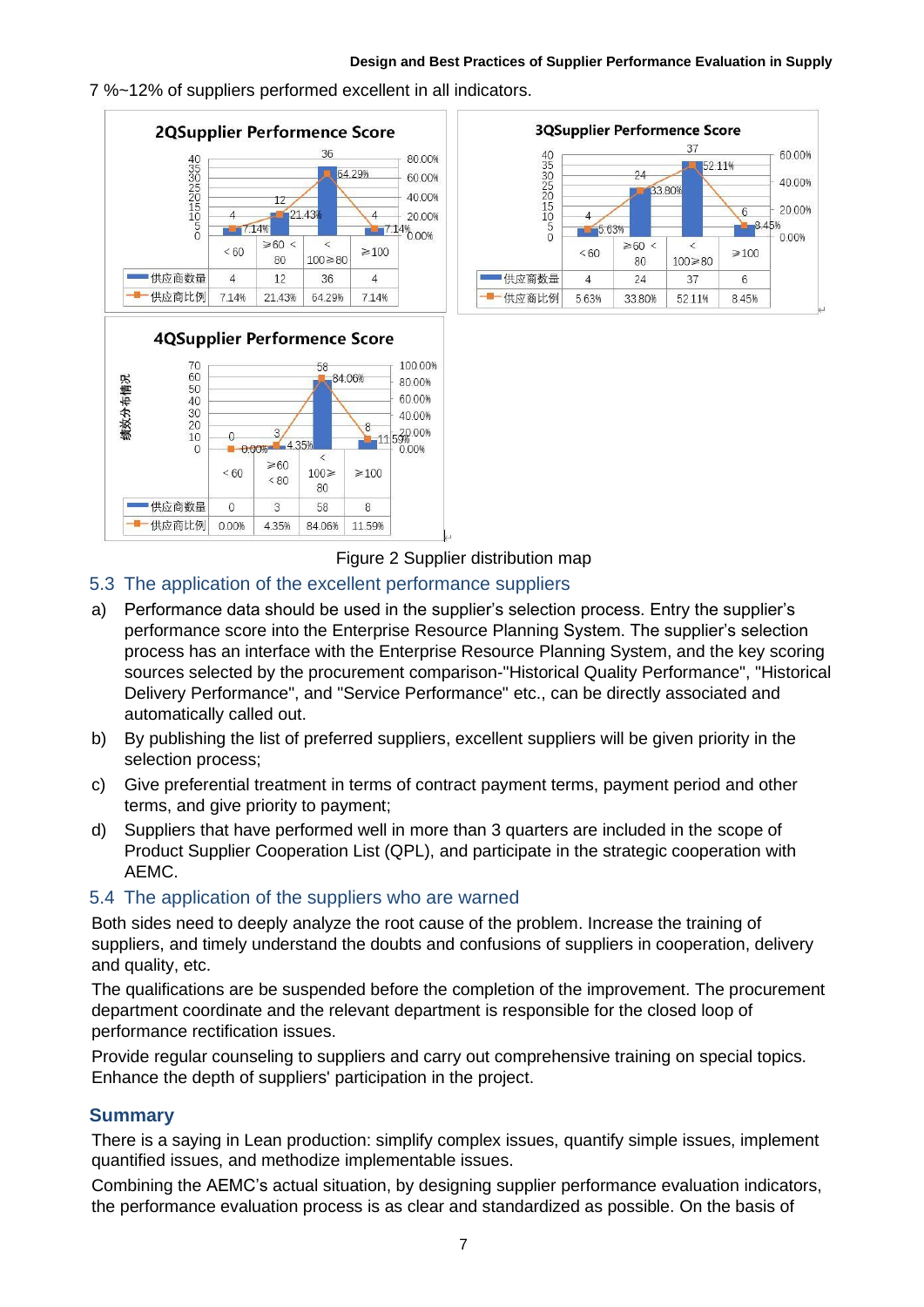**Chain** comprehensive consideration of performance, ability, demand and other factors, it is possible to establish a supplier-managed procurement strategy.